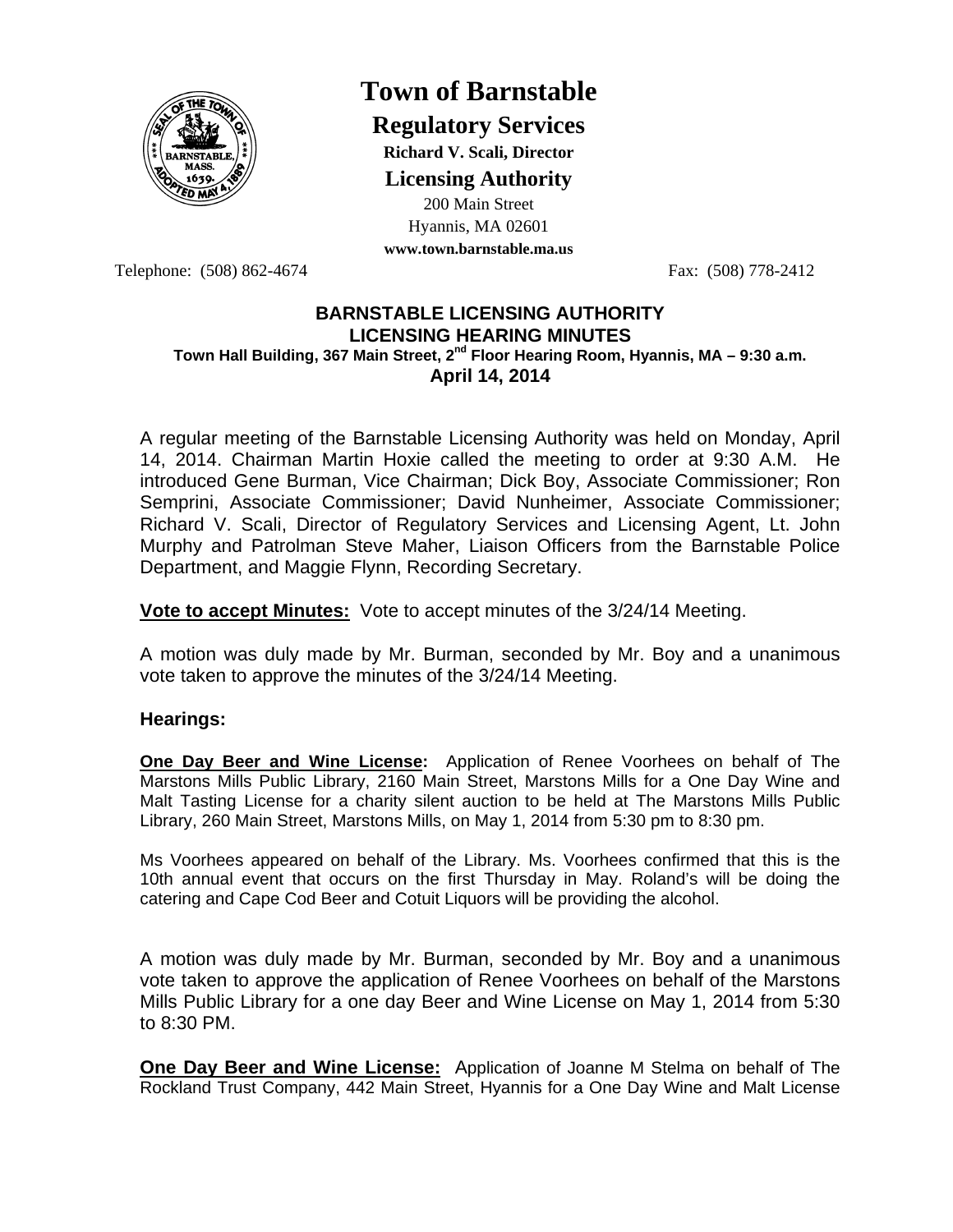for a Hyannis Chamber of Commerce Business After Hours to be held at Rockland Trust, 442 Main Street, Hyannis on April 16, 2014 from 5:30 pm to 7:30 pm.

Ms. Stelma appeared on behalf of the Bank. She stated that the bank is a member of the Chamber of Commerce. The Business After Hours series is a monthly Chamber event. The event requires a one day event, only open to membership. Cape Cod package and Palio Pizzeria are catering the event.

A motion was duly made by Mr. Burman, seconded by Mr. Boy and a unanimous vote taken to approve the application of Joanne Stelma on behalf the Rockland Trust Company for a One Day Wine and Malt License on April 16, 2014 from 5:30 to 7:30 PM.

**One Day Beer and Wine License (2) and One Day Entertainment License:** Application of Beatrice E White on behalf of The Holy Ghost Society of Santuit & Cotuit, 53 Main Street, Cotuit for two One Day Wine and Malt Licenses for their annual Portuguese Feast to be held all outside at their premises on June 14 (5 PM to 11 PM) and June 15, 2014 (12 PM to 6 PM) and an Entertainment License for June 14, 2014 8 PM to 11 PM.

Ms White appeared on behalf of the Holy Ghost Society. She stated that this is the 123<sup>rd</sup> year of the Holy Ghost Society. No changes have been made to the event, always been a success. All are welcome to attend, free meal.

A motion was duly made by Mr. Burman, seconded by Mr. Boy and a unanimous vote taken to approve two One Day Wine and Malt Licenses for their annual Portuguese Feast to be held all outside at their premises on June 14 (5 PM to 11 PM) and June 15, 2014 (12 PM to 6 PM) and an Entertainment License for June 14, 2014 8 PM to 11 PM.

**One Day Entertainment License:** Application of Elaine Grace on behalf of Wheldon Memorial Library, Meeting House Way, W Barnstable, for a One Day Entertainment License for the Spring Antiques Show and Sale to be held at BWB Elementary, Barnstable. Event to be held on April 19, 2014 from 10 am to 4 pm.

Elaine Grace appeared on behalf of the Wheldon Memorial Library. This is the seventh year of the event.

A motion was duly made by Mr. Burman, seconded by Mr. Boy and a unanimous vote taken to approve a One Day Entertainment License for the Spring Antiques Show and Sale to be held at BWB Elementary, Barnstable. Event to be held on April 19, 2014 from 10 am to 4 pm.

**Six One Day Live Entertainment Licenses:** Application of Joe Bondaryk, Wackenhammer Corp., on Wackenhammer Arcade, 541 Main Street, Hyannis, for 6 One Day Live Entertainment Licenses for Friday Family Fun Nights on 7/11, 7/18, 7/25, 8/1, 8/8 and 8/15/14 from 6:00 pm to 6:30 pm and 7:00 pm to 7:30 pm as follows: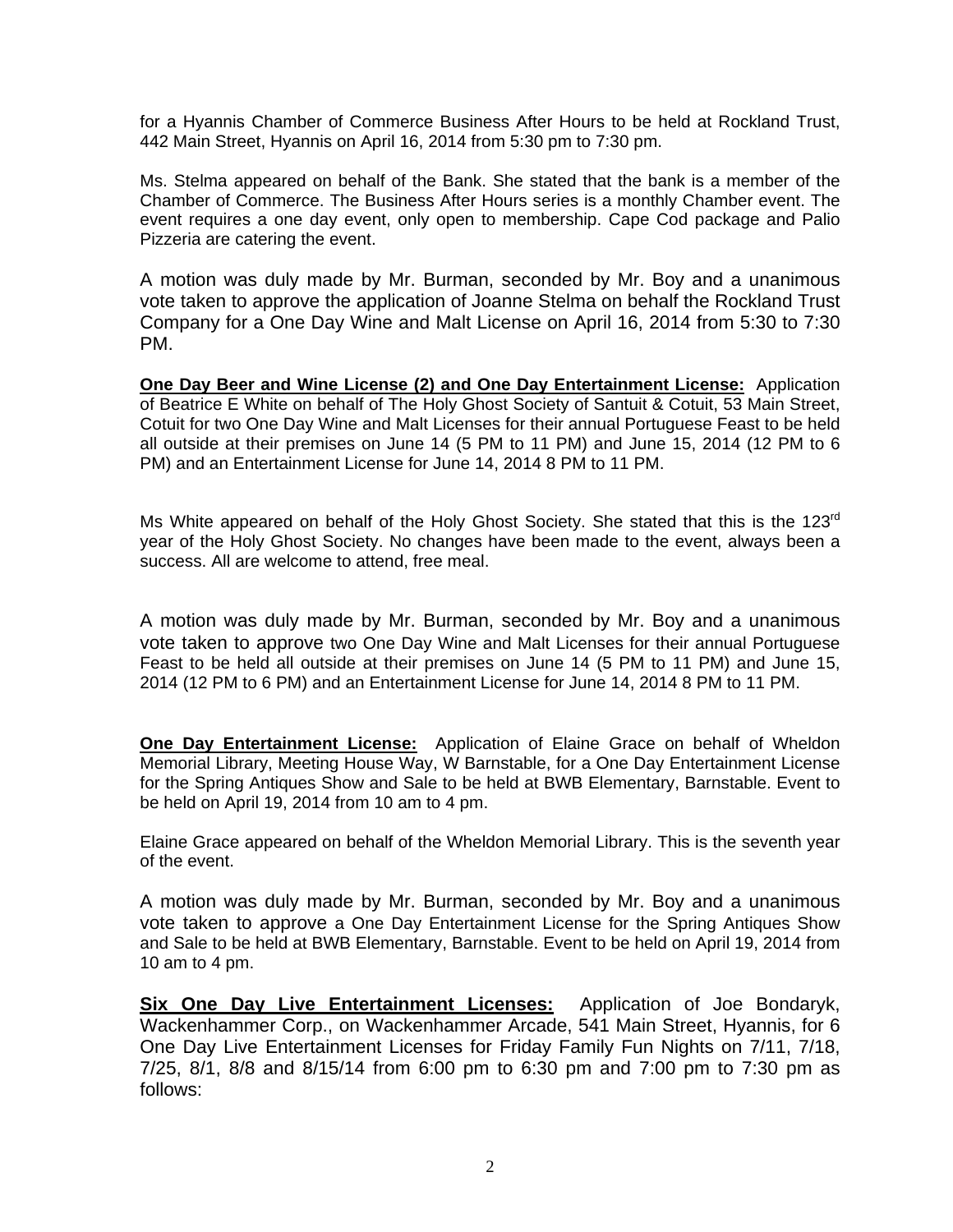- 7/11 Odaiko Taoko drummers (2 or 3 performers)
- 7/18 Sunny the Horse (2 handlers, 1 miniature horse)
- 7/25 Jenny the Juggler (1 performer)
- 8/1 Airly Acrobats (2 performers)
- 8/8 Zak Morgan (1 children's musician, acoustic guitar)
- 8/15 Marcus the Magician and Face painter (2 performers)

 Joe Bondarec, owner and Tim Burns, manager appeared on behalf Wackenhammer Arcade. These events are proposed with funding from the BID. These family friendly events will be held at the property outside in the courtyard. This will be the first year operating; opening May 1st, participating in spring on Main, then will be open full time on Memorial Day. The Arcade has new games and a vertical tread wall. Mr. Scali advised the applicant that is less expensive to get an annual entertainment license. Mr. Bondarec stated this is an experiment to bring additional tourism, see if these events are viable. Performers are expensive. In order to control noise all speakers will be pointed inward, little amplification, only 300 watts pointed in towards buildings. All events are free to the public. LT Murphy gave his support for the project.

A motion was duly made by Mr. Burman, seconded by Mr. Boy and a unanimous vote taken to approve 6 One Day Live Entertainment Licenses for Friday Family Fun Nights on 7/11, 7/18, 7/25, 8/1, 8/8 and 8/15/14 from 6:00 pm to 6:30 pm and 7:00 pm to 7:30 pm as follows:

- 7/11 Odaiko Taoko drummers (2 or 3 performers)
- 7/18 Sunny the Horse (2 handlers, 1 miniature horse)
- 7/25 Jenny the Juggler (1 performer)
- 8/1 **Airly Acrobats (2 performers)**
- 8/8 Zak Morgan (1 children's musician, acoustic guitar)
- 8/15 Marcus the Magician and Face painter (2 performers)

**New Annual Common Victualler License:** Application of Little Miss Cupcape, Inc. d/b/a Little Miss Cupcape, 388 Main Street, Hyannis, MA, Tonya and Taylor Stump, Managers, for a New Annual Common Victualler License, to be operated 9 am to 7 pm. Seating for a maximum of 40 seats, 5 employees, in accord with plan signed by Building Commissioner.

Tonya Stump appeared on behalf of Little Miss Cupcape. She is in partnership with her daughter. The currently empty location will be opening next to Puritans, candy, cookies, cupcakes all made on location. Mr. Scali asked if she will be applying for outside seating. Ms. Stump stated she will be applying next week for outside dining. She expects to be operational June 1<sup>st</sup> with her creative cupcake bar, no alcohol.

A motion was duly made by Mr. Burman, seconded by Mr. Boy and a unanimous vote taken to approve the Application of Little Miss Cupcape, Inc. d/b/a Little Miss Cupcape, 388 Main Street, Hyannis, MA, Tonya and Taylor Stump, Managers, for a New Annual Common Victualler License, to be operated 9 am to 7 pm. Seating for a maximum of 40 seats, 5 employees, in accord with plan signed by Building Commissioner.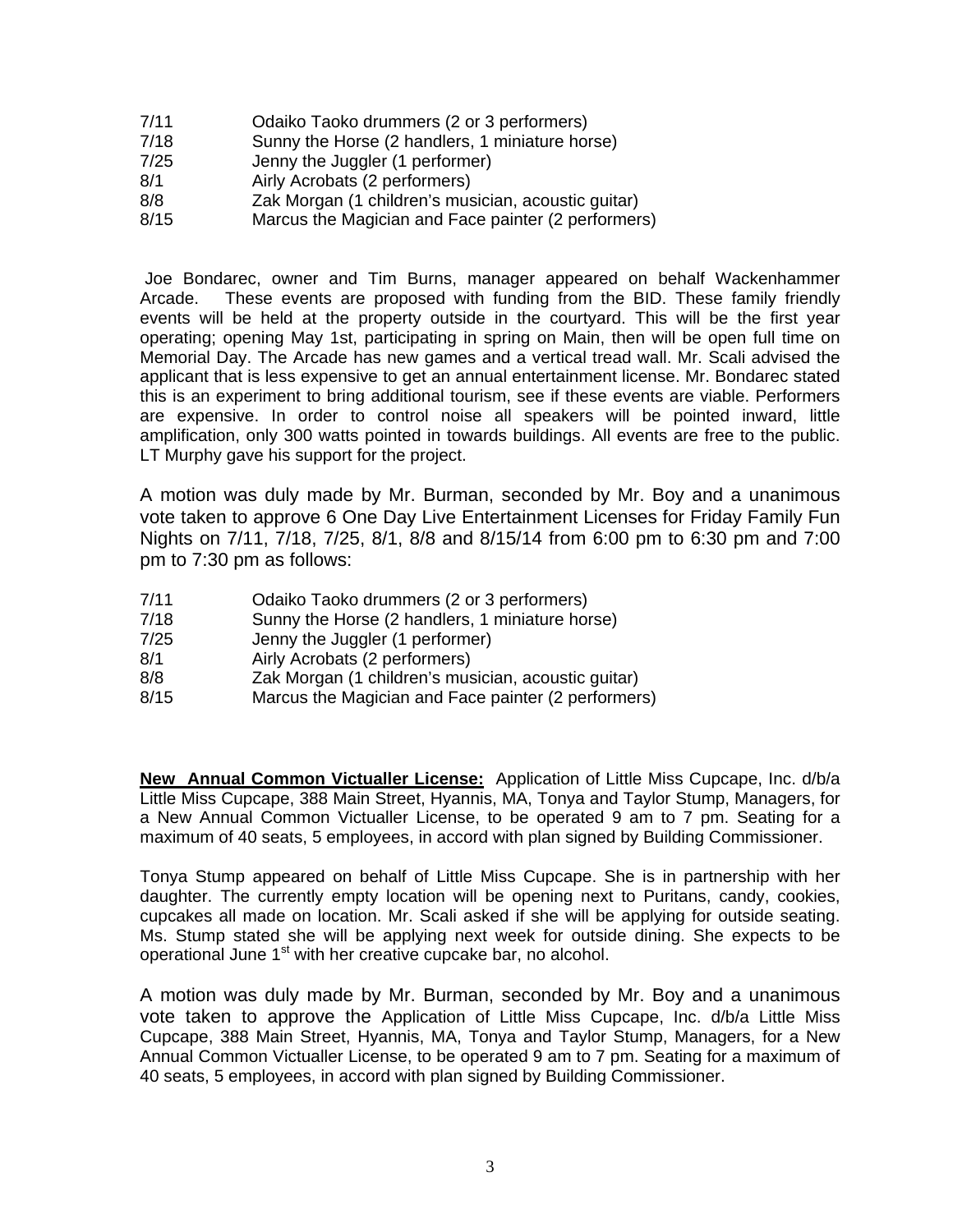**New Annual Common Victualler All Alcohol License:** Application of JDCamas, LLC, d/b/a Tumi Ceviche Bar Ristorante, Angel Rodrigo Camas Calle, Manager, 592 Main Street, Hyannis: Renovated wood and brick structure at 592 Main Street, Hyannis consisting of 2,520 sq. ft.  $+/-$ . Entrance through brick patio (750 sq. ft.  $+/-$ ) with 5 tables, 19 seats on patio. Entrance through 6' doorway. 5' hallway to the left of main dining room/bar (56' x 21' , 1,176 sq. ft. +/-) for a total of 67 seats in the main dining room/bar area (7 bar seats, 6 seats at ceviche bar & 54 seats at tables in open dining area). Total of 81 seats indoors. Two emergency exits in dining room/bar area. Private dining room to the right of the entrance (13' x 14', 182 sq. ft. +/-) with 14 seats. Kitchen in the rear (56' x 12', 672 sq. ft. +/-) with emergency exit; 4 bathrooms including one handicap. Remaining square footage is hallways and storage, as shown on plan dated 2/27/14 signed by Building Commissioner. Hours 11:30 am -11 pm. Also requested are licenses for Daily Live Entertainment for a max of 3 entertainers and Non-Live Entertainment (recorded music & t.v.) from 7 pm to 11 pm. Postponed until 4/28/2014 hearing.

A motion was duly made by Mr. Burman, seconded by Mr. Boy and a unanimous vote taken to continue this hearing to 4/28/2014.

**Change of D/B/A:** Application of Prova Brazil Steakhouse, LLC, d/b/a Prova Brazil Steakhouse, 415 Main Street, Hyannis, Fabio DeOliveira, Manager, for a change of d/b/a on its Annual All Alcohol Common Victualler License to Toro Restaurant and Bar.

Fabio DeOliviera and Attorney Phil Coppinger appeared on behalf of Prova Brazil Steakhouse. Attorney Coppinger stated that the restaurant opened in August 2012; the request for name change is designed to reflect the change in the menu. Currently the restaurant sells more steaks than Brazilian food. Mr. Scali asked if the menu is changing. Attorney Coppinger stated that over time more steaks are being sold. Attorney Coppinger also reiterated that there is no ownership change.

A motion was duly made by Mr. Burman, seconded by Mr. Boy and a unanimous vote taken to approve the application of Prova Brazil Steakhouse, LLC, d/b/a Prova Brazil Steakhouse, 415 Main Street, Hyannis, Fabio DeOliveira, Manager, for a change of d/b/a on its Annual All Alcohol Common Victualler License to Toro Restaurant and Bar.

**Show Cause Hearing:** A Show Cause Hearing is called on Beech Tree Cantina/Off the Hook Sushi & Raw Bar, 599 Main Street, Brian D. Beatty, Manager, on a complaint from Unit Owners and a tenant of the Condo Association of the Residences at 615 Main Street, Hyannis in accordance with the Town of Barnstable Noise Ordinance, i.e., It shall be considered a violation whenever the noise level created by a licensed entertainment is clearly audible on property abutting the licensed premises. It shall be the responsibility of every license holder, licensed under Chapter 138 or 140 of the General Laws of the Comm. of MA to conduct entertainment, to contain the noise created by said entertainment to their own property. Failure to do so shall be sufficient grounds for revocation or suspension of their entertainment license. This regulation requires the management to take whatever steps are necessary to ensure that the noise created by their entertainment does not disturb the neighbors. Continued from 11/18/13. Mr. Hoxie stated this will be continued to 4/14/14 at the request of the complainants. Prior to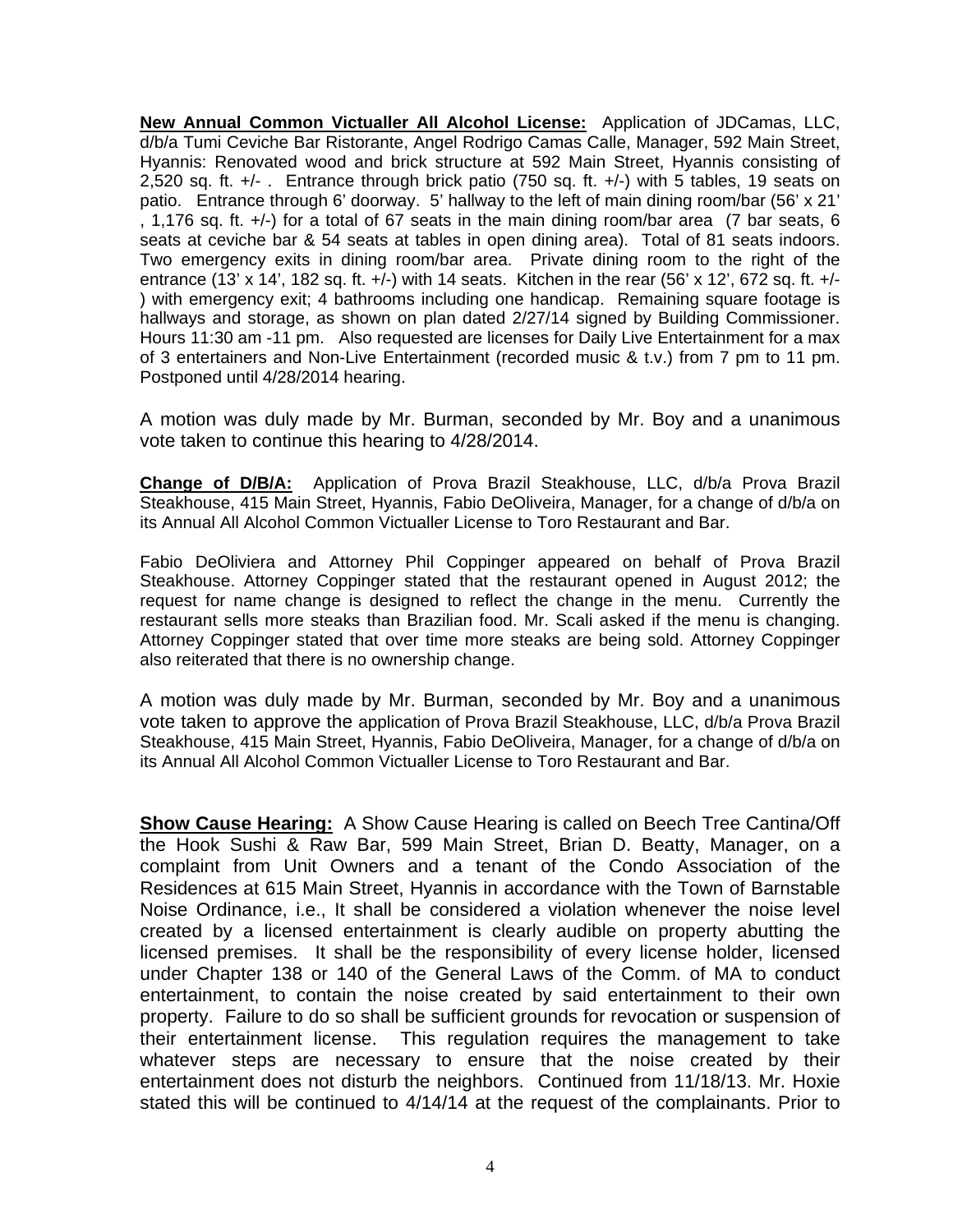the 4/14/2014 hearing the complainants notified the Licensing Group that they would like to postpone the show cause hearing until the 9/29/2014 hearing date. Mr. Scali asked Lt. Murphy to continue to monitor the location throughout the summer months. Lt. Murphy agreed; if a problem arises he will notify the Licensing Authority promptly.

A motion was duly made by Mr. Burman, seconded by Mr. Boy and a unanimous vote taken to approve the continuation of the show cause hearing until 9/29/2014.

**Request to postpone suspension imposed at Show Cause Hearing on 1/13/14:** At the request of the Town of Barnstable Building Division and Barnstable Police Department, a Show Cause Hearing was held on Ferreira's, 85 Old Yarmouth Road, Timothy J. Ferreira, Manager for the purpose of determining if its Annual Junk Dealer License should be modified, suspended, revoked or otherwise conditioned due to the following violation pursuant to a Police Report dated October 25,: Violation of the restriction on its current Junk Dealer's License, to wit: "Recycling bins and related equipment to be utilized and stored within the existing building." At that hearing a 30 day suspension was imposed, of which 15 days was to be served commencing on February 13, 2014. An appeal was filed by the Attorney for Ferriera's. Request that the Board vote to postpone this suspension until the appeal is finalized or to 3/24/14. It was voted 2-1 to further postpone this hearing to 4/14/14.

Attorney Houghton was last here 3/24 to update the Authority. The assembly of the Administrative Record has been completed. He thanked the staff. He will receive and file this week. Tim Ferreira will have 30 days to dispute or to end of May; Town of Barnstable will have 30 days, mid to end of June; then assignment to a hearing, actually moving ahead of time. Discussed entering into stipulation not to engage in conduct that led to the situation. In fairness, not to enage in this conduct. There are some questions as to what is a violation. Some materials stored not even licensed for these types of materials will not engage. If they do so they will enforce suspension. So again on track for the case proceeding through the courts. Nothing outside if so will enforce suspension immediately. Extend suspension date Friday following July  $28<sup>th</sup>$  hearing as long as no other violations occur. Mr. Burman inquired as to what is the condition is now as opposed to when the violation took place. Officer Maher stated that there is disagreement of violations pertaining to the license. No more stored cardboard. His interpretation is that he is still in violation. This is what the appeal is about. Building and Police Department say no storage outside. Need to define and let appeal go forward. Certainly cannot store anything outside and only store for what he is licensed. Officer Maher stated that he is up for renewal he suggested that we extend for 4 months.

A motion was duly made by Gene Burman, seconded by Mr. Boy to continue this hearing to Friday, August 1, 2014

# **Renewals:**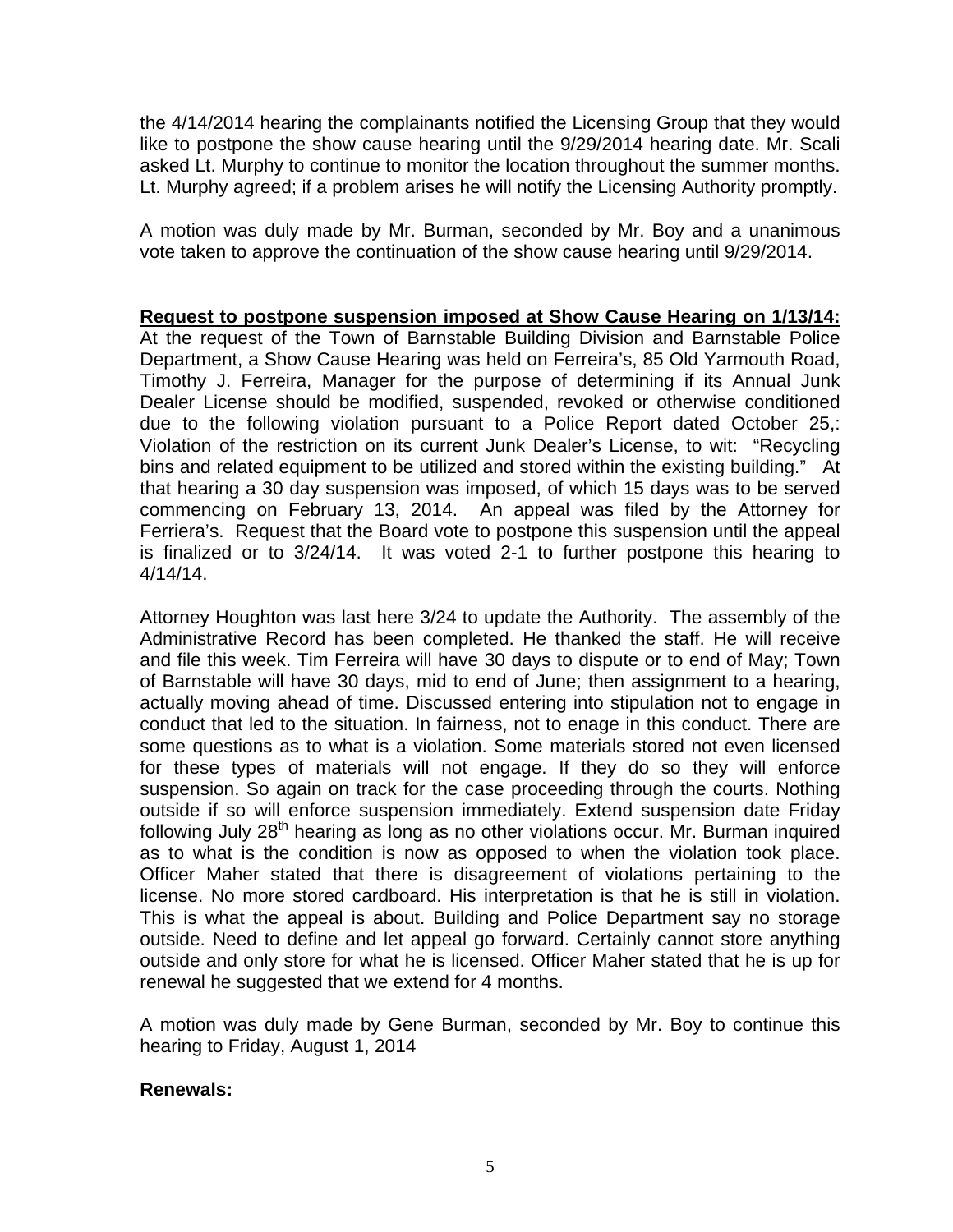# **The following renewals have been submitted without any changes from the previous year for Licensing Authority approval.**

A motion was duly made by Mr. Burman, seconded by Mr. Boy and a unanimous vote taken to approve the Seasonal Common Victualler Licenses listed below:

## **Seasonal Common Victualler:**

Coffee Table Cafe, 230A Ocean Street, Hyannis

A motion was duly made by Mr. Burman, seconded by Mr. Boy and a unanimous vote taken to approve the Seasonal All Alcohol Common Victualler Licenses listed below:

#### **Seasonal All Alcohol Common Victuallers:**

The Islander, 330 West Bay Road, Osterville Eclectic Cafe, 606 Main Street, Hyannis

A motion was duly made by Mr. Burman, seconded by Mr. Boy and a unanimous vote taken to approve the Daily Live Entertainment Licenses listed below:

#### **Daily Live Entertainment:**

Eclectic Cafe, 606 Main Street, Hyannis

A motion was duly made by Mr. Burman, seconded by Mr. Boy and a unanimous vote taken to approve the Daily Non-Live Licenses listed below:

#### **Daily Non-Live Entertainment:**

Eclectic Cafe, 606 Main Street, Hyannis

A motion was duly made by Mr. Burman, seconded by Mr. Boy and a unanimous vote taken to approve the Junk Dealer renewals listed below:

# **Junk Dealers:**

Sweet Pea's Nest, 4083 Main Street, Cummaquid Diamond Perfections, 422 Main Street, Hyannis Historical Military Antiques, 1127 Route 132, Hyannis Newbury Comics, Cape Cod Mall, Hyannis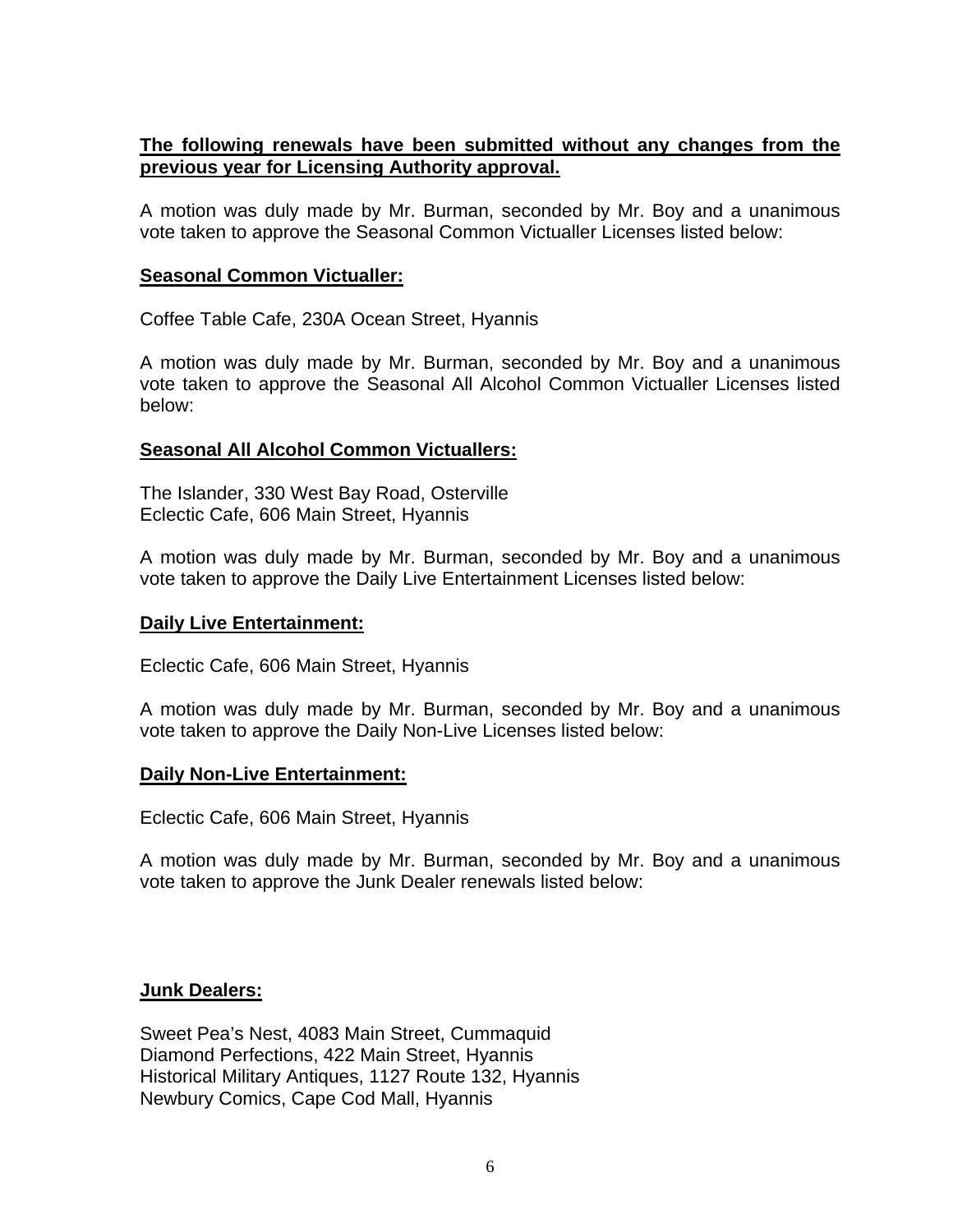JCM Metals, Inc., 142 Corporation Street, Hyannis Best for Less American Treasures, 207 Iyannough Road, Hyannis Atomic Dimestore, 187 C West Main Street, Hyannis Cash Point, 640 Main Street, Hyannis Quality For Less, 235 Iyannough Rd., Hyannis Hannoush Jewelers, Cape Cod Mall, Hyannis Gamestop, Inc. Cape Cod Mall, Hyannis

A motion was duly made by Mr. Burman, seconded by Mr. Boy and a unanimous vote taken to approve the restricted approval of four months for Ferreira's Recycling Junk Dealer's License listed below:

Ferreira's Recycling, Inc., 85 Old Yarmouth Road, Hyannis

# **Business Meeting:**

Release of Executive Session Minutes, if any (0). There were none.

Request from Michael Macheras on behalf of Macheras Main Street Corp., d/b/a Schooner's, to extend its timeframe for closing until April 30, 2014 to repair roof leaks, causing damage to the ceiling and wall. Mr. Scali stated that he continues to open later and later, concerned that the 2 week rule has been extended over and over. This served as his notification to the board.

Lt. Murhpy updated the Licensing Authority on the recent heroin arrests; 110 grams both at local hotels. The Street Crime Unit is placing more focus at these properties; dealers are using local residents to facilitate their distribution. Mr. Burman inquired about a recent Time magazine article about synthetic drugs. Lt. Murphy is not seeing locally, but we are seeing it as 100% Fentenol. Mr Semprini asked if these arrests are local individuals that reside here or are they an element. According to Lt. Murphy, it is a little of both, for last weeks arrests both suspects have pending cases. One suspect posted \$10,000 bail and is out. The second suspect tried to flee and was shot that case is still pending with 20 grams of heroin. Drugs not manufactured here, Cape Cod has some affluence, and dealers view this as an ability to make some profit. Barnstable Police is extending over the bridge; the narcotics unit is over the bridge on a daily basis. Mr. Semprini inquired if it is pulling resources from the BPD, better for chief but as a supervisor the more work you do it is a hard to budget. 90 and 20 gram arrests and a home invasion are hard to budget. Mr. Scali stated that there is a concern regarding these licensed premises, also some that are not licensed that should be. We need to review the BPD ability and the Town of Barnstable ability to monitor all the hotels and motels in town. The